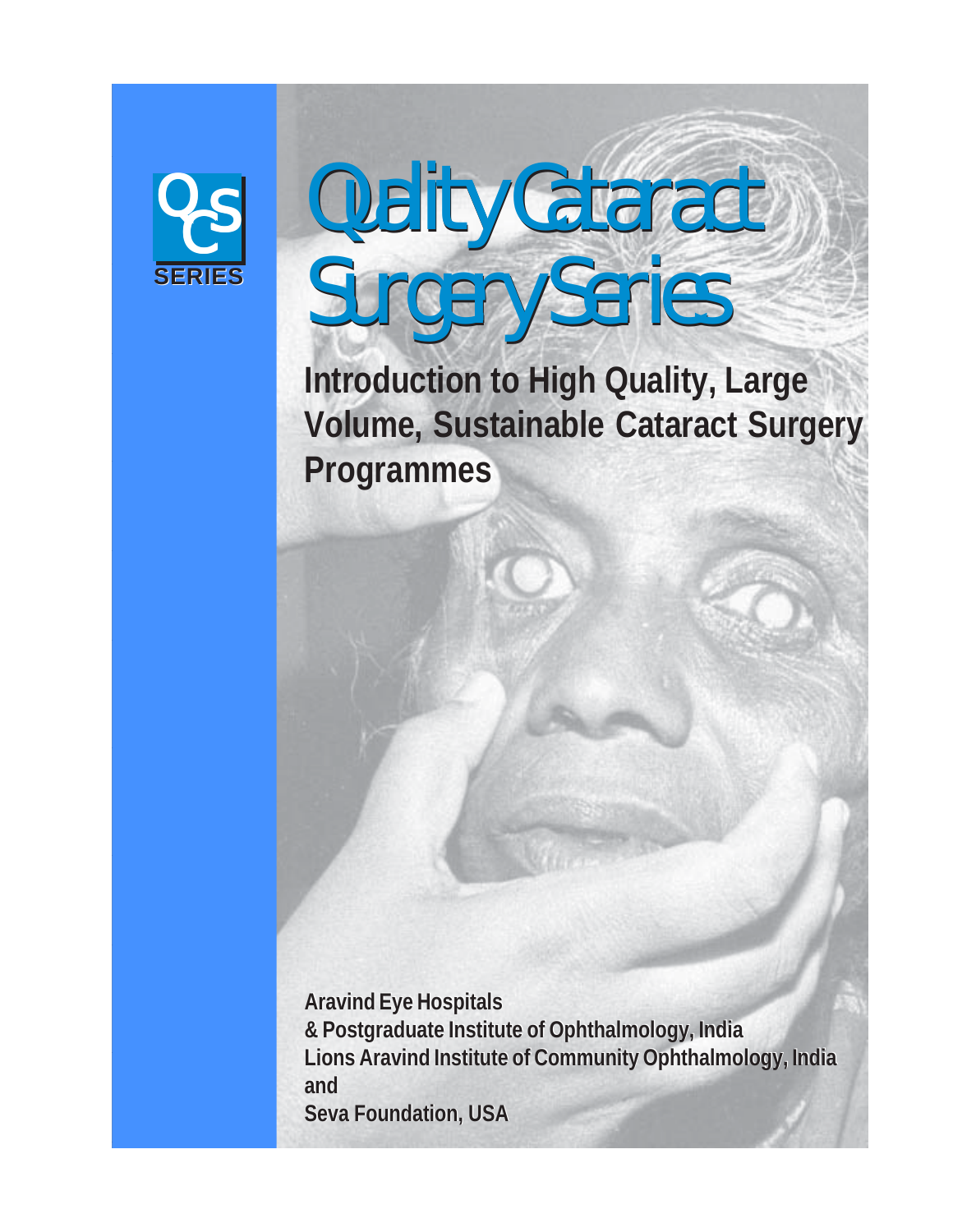

**Quality Cataract Surgery Series** 

**for High Quality, Large Volume, Sustainable Cataract Surgery Programmes**

The Quality Cataract Surgery Series is a set of modules explaining principles and techniques for developing high quality, large volume, sustainable cataract surgery programmes, especially in settings where cataract causes much needless blindness. Each module is based on the practices of Aravind Eye Hospitals in South India, with input from other successful programmes.

The set includes the following modules:

- Introduction
- Clinical Strategies
- Paramedical Contributions
- Management Principles and Practices
- Community Outreach Initiatives
- Financial Sustainability
- Architectural Design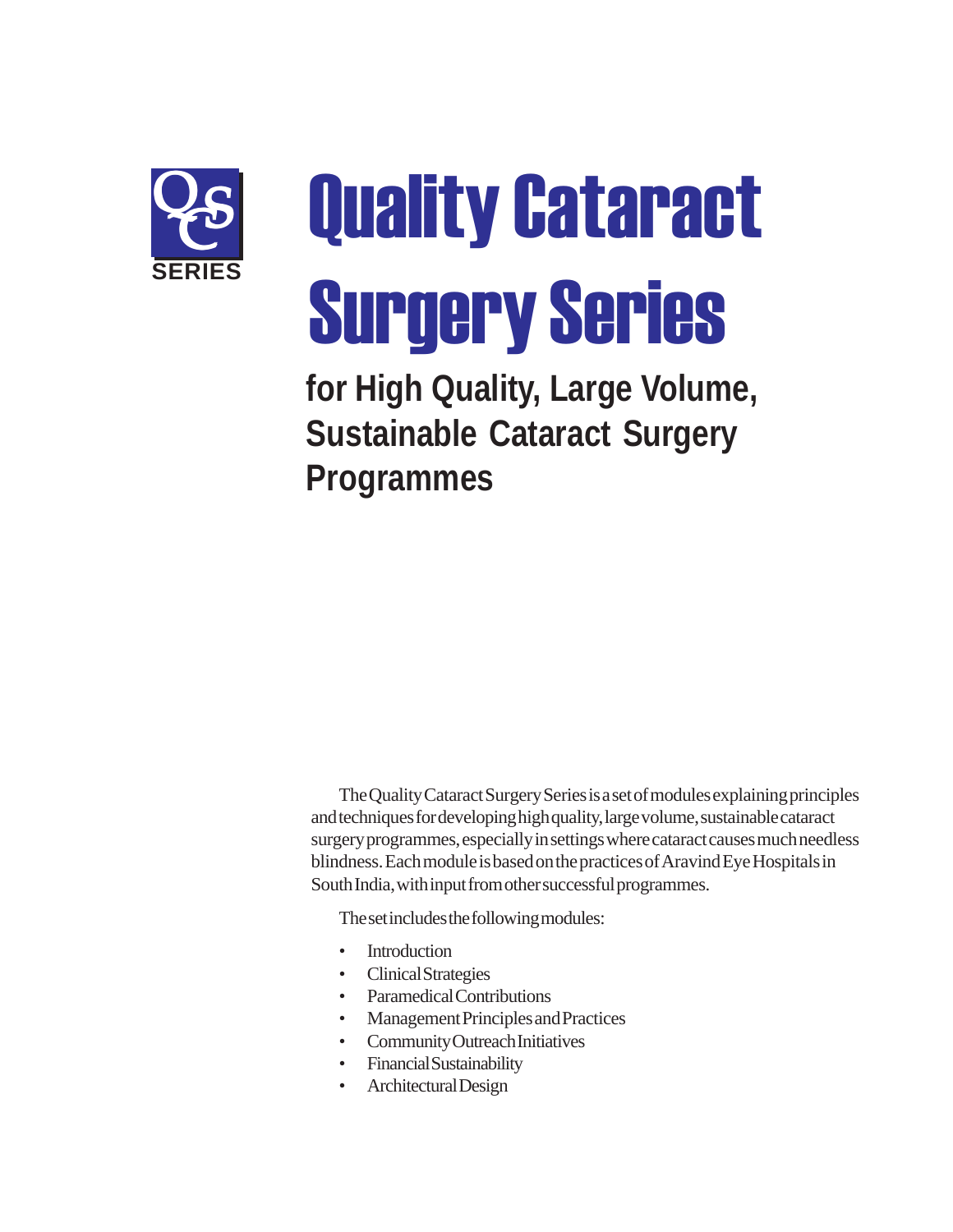Aravind Eye Hospitals provides this material, in collaboration with Seva Foundation (USA), for educational and illustrative purposes only. It is not intended to represent the only or best method or procedure in every case, nor to replace the judgement of local professionals. It is the responsibility of the physician, manager, architect or other professional to determine applicable federal status of each drug, device, material or process he or she wishes to use, and to use them in compliance with applicable law(s).

Aravind Eye Hospitals and Seva Foundation have made their best efforts to provide accurate information at the time of printing. Aravind Eye Hospitals and Seva Foundation, the series editors, contributors and publisher disclaim all responsibility and liability for any and all adverse medical or legal effects, including personal, bodily, property, or business injury, and for damages or loss of any kind whatsoever, resulting directly or indirectly, whether from negligence or otherwise, from the use of the recommendations or other information in this series of modules, from any undetected printing errors or recommendation errors, from textual misunderstandings by the reader, or in the light of future discoveries in this field.

Reference to certain drugs, instruments, and other products in this publication is made for illustrative purposes only and is not intended to constitute an endorsement.

**Published by**

Aravind Eye Hospitals & Postgraduate Institute of Ophthalmology, India

Lions Aravind Institute of Community Ophthalmology, India

Seva Foundation, USA

**Printed at** Graphico, Madurai

### **February 2001**

Aravind Eye Hospitals and Seva Foundation own the QCS Series copyright and encourage others to copy, reproduce, translate, or adapt to meet local needs, any or all parts of this series, including the illustrations, without permission from the author or publisher, provided the parts reproduced are distributed for free or at cost – not for profit. Please acknowledge Aravind Eye Hospitals and Seva Foundation as the source when using or adapting this document.

This series of modules can be improved with your help. If you have ideas or suggestions for ways the QCS series could better meet your needs, please write to the QCS Series Editor c/o Aravind Eye Hospitals. We welcome your comments and experiences. Thank you for your help.

Quality Cataract Surgery Series Aravind Communications / LAICO 72, Kuruvikaran Salai, Gandhinagar Madurai 625 020 Tamil Nadu, India

Phone : 452-537580 Fax : 452-530984 Email : communications@aravind.org

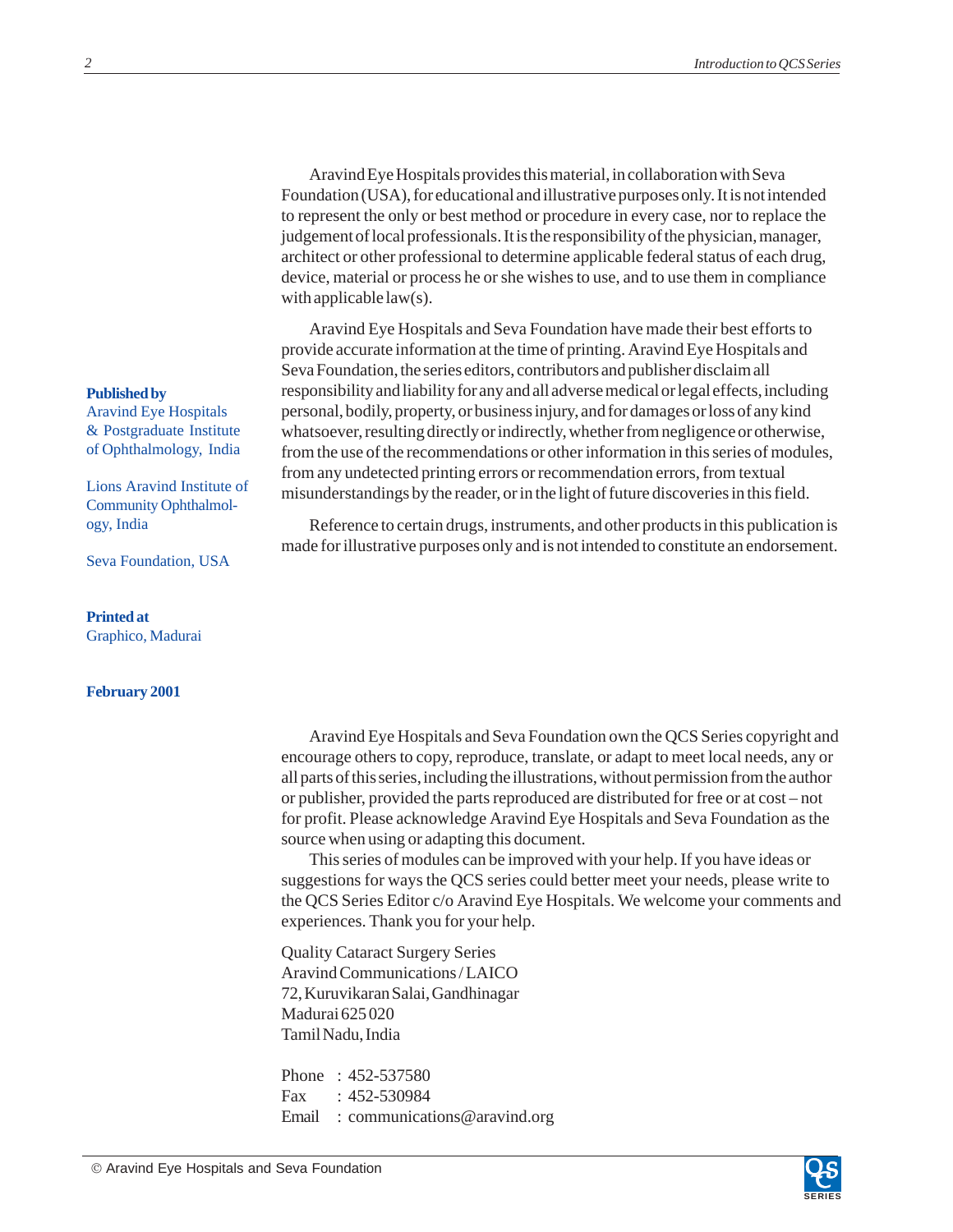# **Contents**

| Dedication                                  | 5  |
|---------------------------------------------|----|
| Preface                                     | 7  |
| Cataract - The Big Picture                  | 9  |
| Cataract and VISION 2020-The Right to Sight | 11 |
| <b>About This Series</b>                    | 13 |
| <b>About the Series Partners</b>            | 15 |
| The Aravind Eye Hospital Model              | 17 |
| What's in a Name?                           | 19 |
| Note about the Editors                      | 21 |
| Acknowledgements                            | 23 |

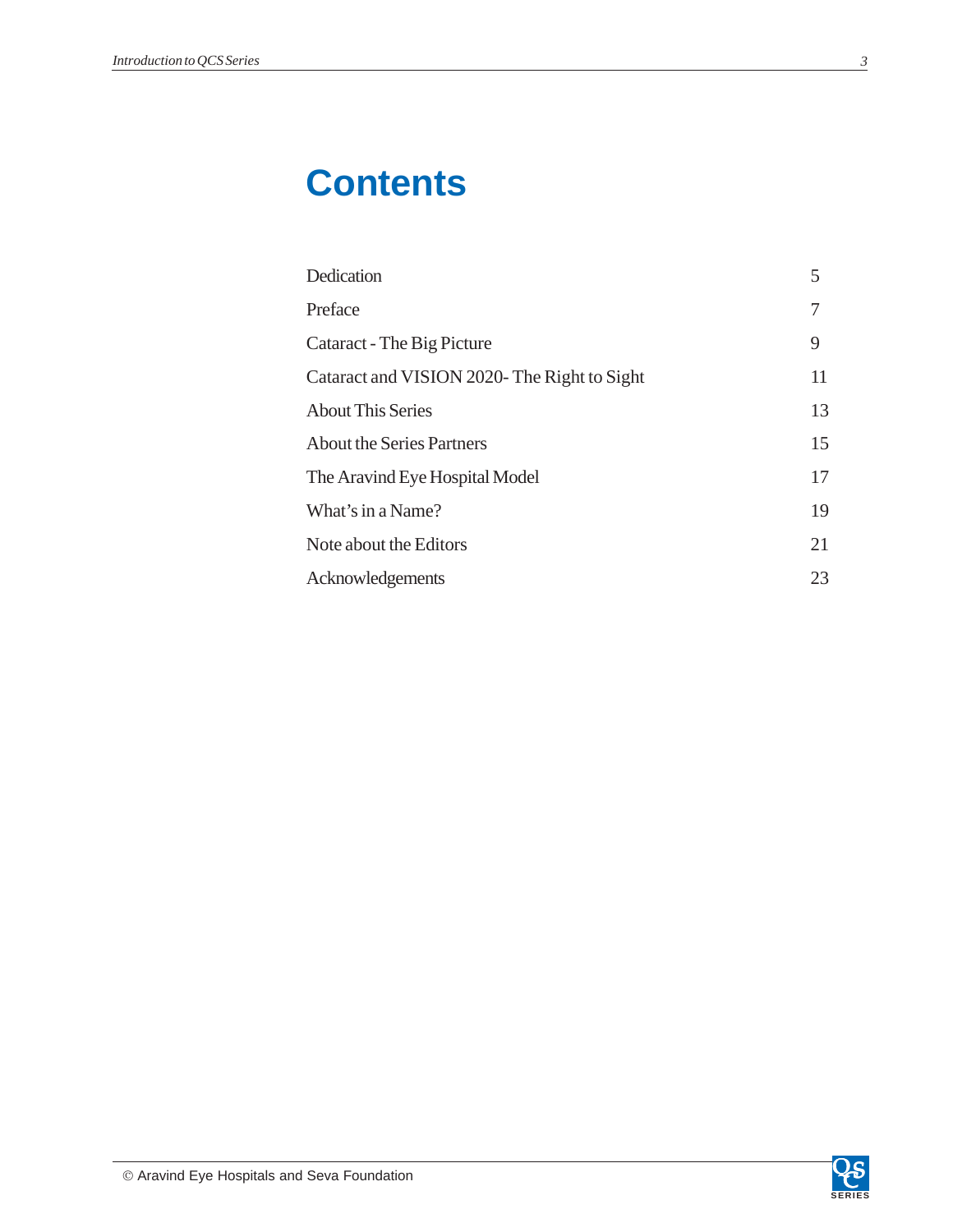This series on large volume cataract surgery with high quality and low cost, developed by Aravind Eye Hospital writer teams with Seva Foundation consultants and edited by Seva's Julie Johnston of Canada and her Aravind counterparts in India, Nandini Murali and Chitra Ravilla, will be of significant value to blindness control programmes where cataract causes much needless blindness. At our eye hospitals, we have been able to organise for large volume by adopting the efficient techniques used in factory assembly lines, but with a human touch. I am certain that this series will be of immense use to eye surgeons and others all over the world, especially in developing countries.

Dr. G. Venkataswamy Founder and Chairman Aravind Eye Hospitals, India

Of course there are many challenges ahead. While it is possible to convey surgical and management skills rapidly in short training programmes, it is as yet unknown how easily transmitted and sustainable are the spiritual underpinnings of the work. For Dr. Venkataswamy, this is the great challenge of his life: Can an institution (not just an individual), through the way in which it carries out its daily practice of service, open itself upward sufficiently to allow the higher force and wisdom to pour forth through it in such a far-reaching way as to change the map of world blindness?

This hospital, one of the largest eye hospitals in the world, is a model of efficiency, modern technology, cleanliness, and selfless service. Anyone visiting Aravind becomes aware very quickly of the devotion and compassion of the staff and the extraordinary energy and inner light which they bring to their work. Dr. V, as Dr. Venkataswamy is affectionately called, is quick to point out that the spirit which imbues the entire undertaking is a manifestation of higher mind, [which has] guided his hand in creating the blueprint for this world-famous institution.

Ram Dass Seva Foundation, USA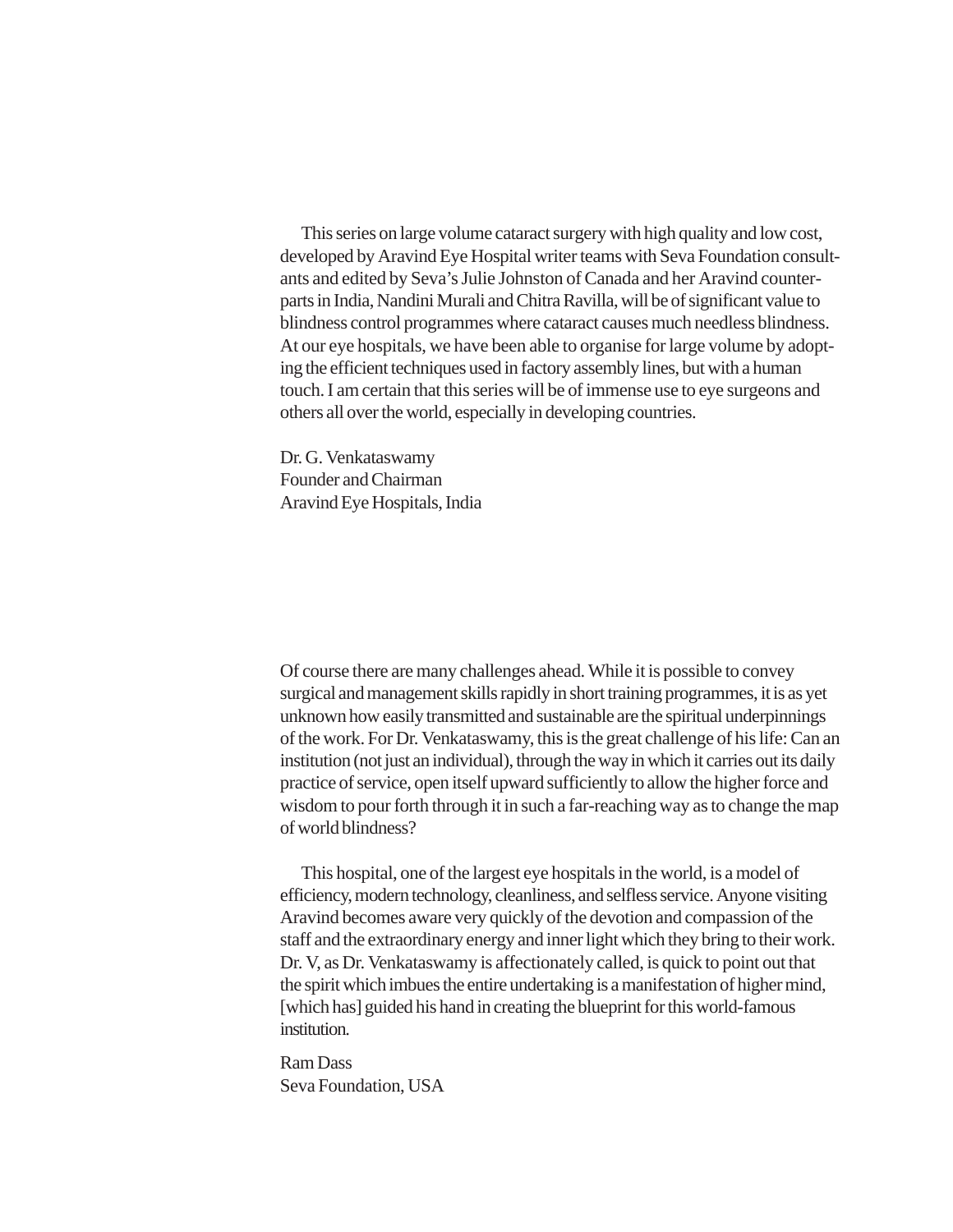# <span id="page-5-0"></span>**Dedication**



*The Quality Cataract Surgery Series was born from the vision and inspiration of one very special man, Dr. G. Venkataswamy, founder of Aravind Eye Hospitals and guiding light in the world of eye care and community ophthalmology.*

*We dedicate this effort to him.*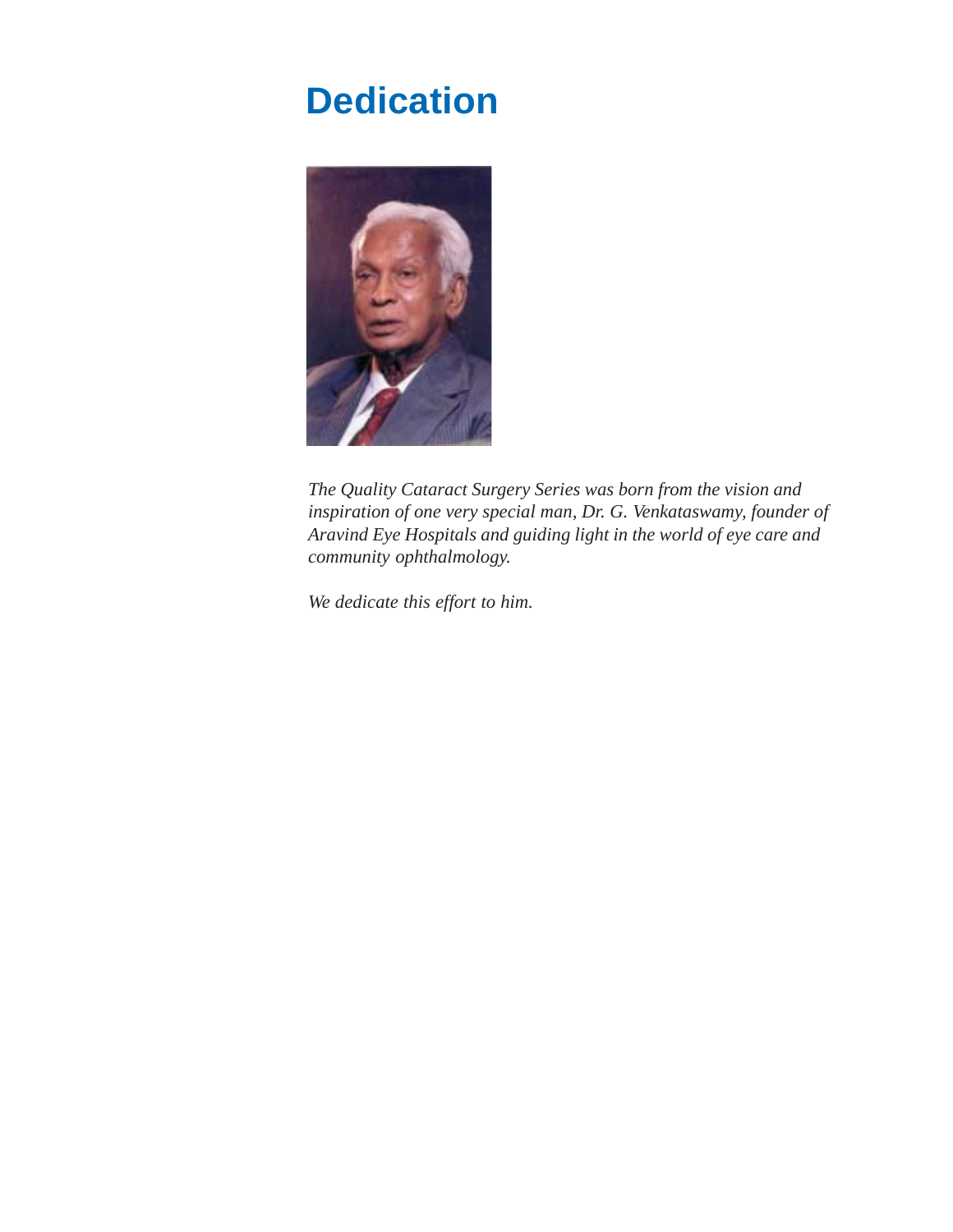# <span id="page-6-0"></span>**Preface**

Those of us who are involved in the delivery of eye care are often faced with a dilemma. On the one hand, we recognise the existence of a disproportionate burden of avoidable blindness, with unoperated cataract predominating. On the other, we see a need to make available and to apply the knowledge and technology that we already possess, in order to alleviate the needless blindness that exists, especially in the less economically developed parts of the world.

In trying to reach this objective, greater emphasis has been placed on the numbers of surgery done to reduce the backlog of cataract blindness, rather than on the number of sight restoring surgeries performed.

However, if our collective objective is to benefit the largest number in need, in the shortest possible time, at the lowest feasible cost, then we need to look beyond mere numbers. Behind quantity there must be quality, at an affordable price.

These salutary outcomes do not come easily. The institution must have a mission to provide quality services and its leadership must have a vision for quality assurance that is shared with the team. Quality consciousness must permeate the whole organisation.

This manual is the outcome of the vision and work of Dr. G. Venkataswamy, who set up an institution, Aravind Eye Hospital, with a mission for large volume, high quality surgery at an affordable cost, and shared this vision with all who came under his influence. I recall very vividly the discussion that Dr. V had with me, almost three decades ago, about his idea of applying the fast food concept of delivering a good product (good vision), in quantity, at an affordable price in a standardised manner, as a sustainable venture.

This concept, with suitable adaptation, is as valid today – especially within the context of VISION 2020 - The Right to Sight – as it was when he first promulgated it.

The merit of this manual is that it is not a document based on theoretical concepts or hypotheses. It is founded on evidence-based ophthalmic care. It spells out in clear, unambiguous terms what has been tried and proven to be best practice guidelines for ensuring quality of outcomes. This manual also provides practical strategies for making large volume, high quality and affordable service delivery both self-reliant and sustainable.

The Quality Cataract Surgery Series fulfills an unmet need in training and the provision of eye care services in general, and cataract surgery in particular. Although it has been compiled with eye care in the economically less developed regions in mind, it will have a far wider readership and application. I would like to recognise with appreciation the contribution made by Seva Foundation to the production of the manual and to making this valuable publication available to a wide group of eye care providers, the world over.

R. Pararajasegaram FRCS., FRCP., FRCOphth., Immediate Past President, IAPB

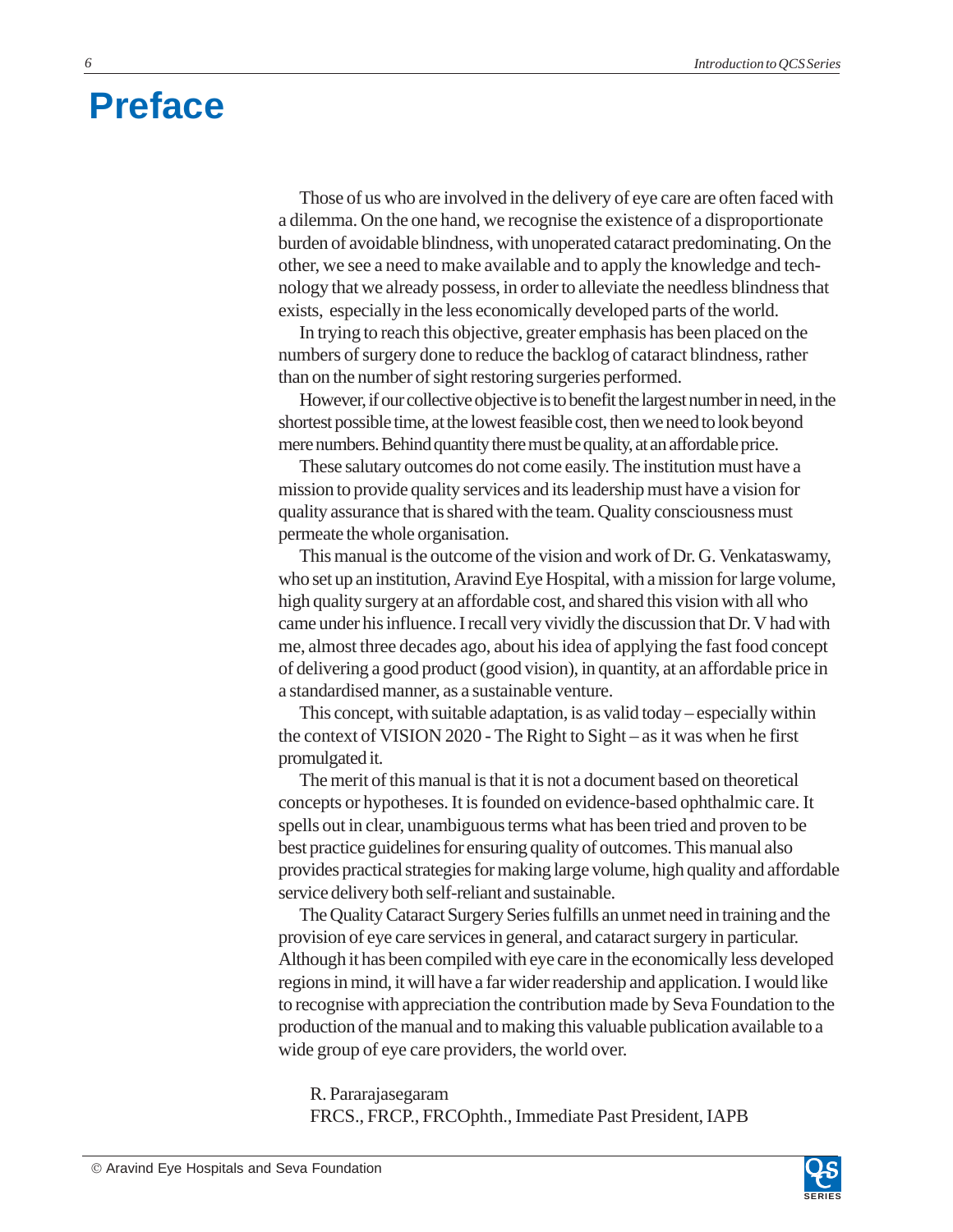# <span id="page-7-0"></span>**Cataract – The Big Picture**

The prevalence of blindness in developing countries is 10 to 40 times higher than in western developed countries.

-WHO, 1979

While increasing the infrastructure facilities, the number of ophthalmologists and the availability of paramedical manpower could be a solution, what might be more important in some locations is to make better utilisation of existing resources and at the same time provide better quality of services. In India, for example, many of the ophthalmologists do not operate at all, thus wasting valuable resources and skills.

- Dr. K. C. Premarajan

Worldwide, it is estimated that at least 38 million people are blind and that an additional 110 million have severely impaired vision. In all, about 150 million people are visually disabled in the world today, and the number is steadily increasing because of population growth and aging. Overall, the data show that more than 90% of all blind people live in developing countries and that more than two-thirds of all blindness is avoidable (either preventable or curable). Unfortunately, little information is available on the incidence of blindness around the world; it seems probable, however, that there are some 7 million new cases of blindness each year and that despite every intervention, blindness in the world is still increasing by 1 to 2 million cases a year. Thus, trend assessment points to a doubling of world blindness by the year 2020 unless more aggressive intervention is undertaken.

Presently, an estimated 7 million cataracts are operated on each year. There is a backlog of 16 million cases that have not yet been operated on. If this backlog is to be eliminated in the next two decades … a staggering 32 million cataract operations must be performed annually by the year 2020.

In addition, there must be an improvement in technology because more than 50% of cataract surgeries in the least developed countries today are still performed without intraocular lens implantation. Thus, most of the developing countries need more surgery facilities, supplies and equipment, and an increased number of trained surgeons. Furthermore, particularly in sub-Saharan Africa, India, China and other parts of Asia, the volume of cataract surgeries must increase greatly. Although considerable progress is being made in some of these countries, the provision of good quality, affordable cataract surgery to all those in need will nevertheless remain the main challenge for ophthalmology worldwide for many years to come.

The second main focus of a global initiative to combat cataract blindness must be human resource development. To increase the efficiency of ophthalmologists in clinical work, further training of support staff such as paramedical ophthalmic assistants, ophthalmic nurses and refractionists is proposed. Improved management training for medical and paramedical staff through short courses, further training of equipment technicians to deal with the maintenance and repair of instruments, and the production of local spectacles and eyedrops are also proposed.

Appropriate technology and an infrastructure for quality eye care form the third cornerstone of the global initiative. This implies building a system of eye care on the basis of primary health care and making available the best technology that can be afforded at the public health level. If any blindness-prevention and eye-care scheme is to be successful, awareness of eye disease and its prevention and treatment opportunities must be increased in the poorest population groups.

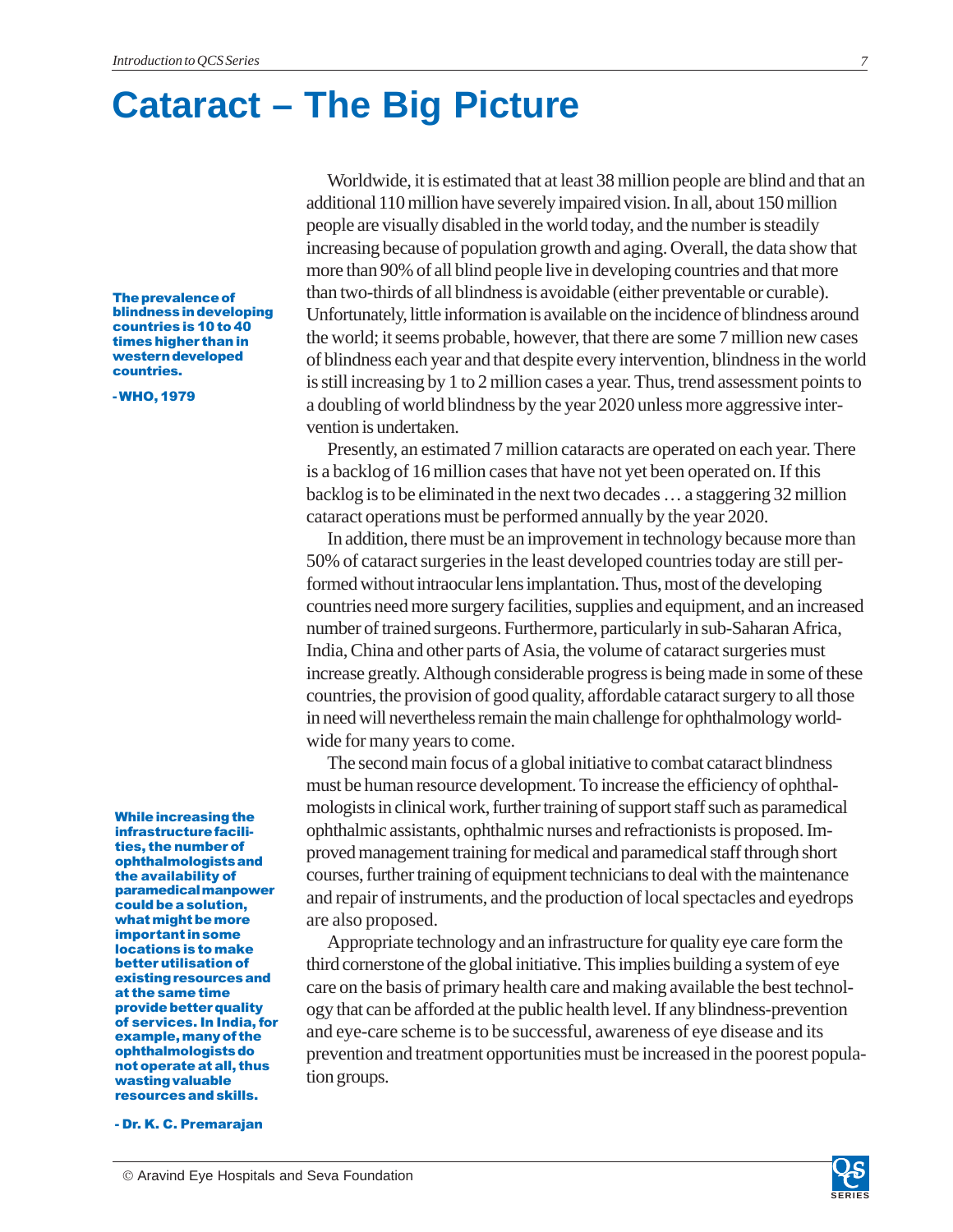# <span id="page-8-0"></span>**Cataract and VISION 2020-The Right to Sight**

*A World Health Organization plan with world NGOs to eliminate preventable blindness by 2020, sponsored by the WHO's Programme for the Prevention of Blindness and Deafness.*

[Cataract surgery] has a significant impact on the community because it changes people from being a burden on society to becoming contributing members once again. It's our intent to help them be productive partners in their community again, to restore their dignity.

- Chandra Sankurathri, Srikiran Institute of **Ophthalmology** 

VISION 2020 - The Right to Sight is recommending a two- to five-fold increase in the volume of cataract surgery. The only way to accomplish this feat is to make best use of available personnel and facilities and to become organised to reach more people in need. These efforts will require considerable strengthening of programmes, expansion of trained staff, and engagement with communities in ways that stimulate people in need of surgery to come forward early in their progression toward blindness. In so doing, the likelihood of a programme being capable of sustaining **itself from modest** patient fees is enhanced.

-WHO, 1999

**It is a paradox that the eye condition responsible for more than half of all blindness in the world can be treated with a successful surgery for individuals and with a costeffective intervention for populations. Although cataract is the "bread and butter" of ophthalmological practice globally, we struggle to deliver sufficient quality and large enough volumes of cataract surgery at a price that the majority of people in developing nations can afford.**

**In industrialised countries, although waiting lists exist in some areas, there are few people "blind" from unoperated cataract. These countries have cataract surgical rates (CSR) of between 4000 and 6000 operations per year per million population to address "operable cataract."**

**India, with a current national CSR of approximately 3000, may or may not be meeting the incidence need, as so far there is little evidence that the prevalence of cataract blindness is decreasing. The next few years will probably answer this question. In most of the developing world the cataract surgical rate is less than 2000 and often less than 1000. In these societies, cataract is the major cause of blindness and it is increasing. Current evidence therefore suggests that countries with older populations will have to increase their CSRs in order to begin to reduce cataract blindness. How can this be achieved?**

**The "VISION 2020 - Right to Sight" programme from the World Health Organisation (WHO) and the International Agency for the Prevention of Blindness (IAPB) is promoting a model to provide high quality cataract services with IOLs at an affordable price. Between 1000 and 2000 cataract operations need to be performed every year for each 500,000 population, or around 30 cataract surgeries per week.**

**Recent thinking has moved away from reducing the cataract backlog (prevalence) through "campaigns" and "camps" to a consideration of static, sustainable services, which will deal with the incidence of "operable cataract." Sustainable programmes have been developed using this model in India and Nepal, and are currently being established in Africa. These will need replication for at least 2000 million of the world's most underserved populations. Providing affordable, successful IOL cataract surgery close to where people live appears to overcome most of the barriers to access and uptake of care.**

**Aravind Eye Hospital has pioneered access to quality surgical services, and their Aurolab factory has greatly helped to lower the cost of cataract surgery's consumables in many countries of the world. The development of this series of manuals is another important step in disseminating the information and experience gained in India so that cataract blindness can be eliminated globally.**

**- Dr. Allen Foster OBE., FRCS., FRCOphth., President Elect IAPB, Medical Director CBM**

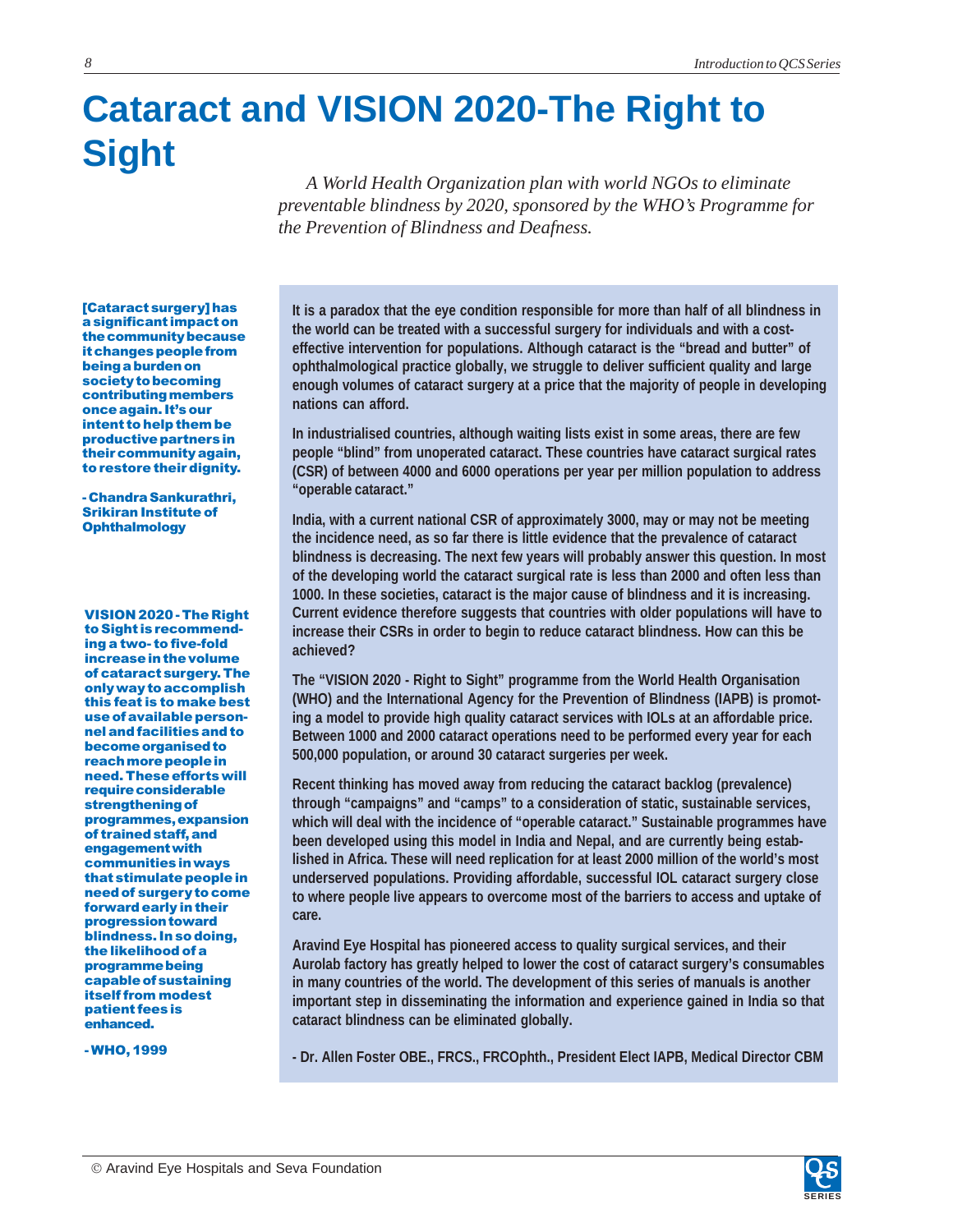# <span id="page-9-0"></span>**About This Series**

**Right now, our top** priority is to save as many eyes as possible. What we need are strategies that cater to the needs of our community. We have got to keep in mind whom we are serving; our service delivery should be driven by what is best for the community.

- Dr. G. Natchiar, **Aravind Eye Hospitals** 

The main purpose of this manual is not to teach any surgical or management skill but to help an organisation or institution or individual to set up systems and facilities for doing large volume, high quality cataract surgery in a most efficient way, thus bringing light into the lives of millions of cataract blind in our communities.

- Dr. K. C. Premarajan

The Quality Cataract Surgery Series responds to the desire of many organisations and institutions around the world to provide more people with cataract surgery in order to prevent blindness or restore sight. Tools are needed to organise the energies, commitment and plans of the growing number of cataract programmes. The intent of this series is to provide an adaptable framework from Aravind Eye Hospital's "best practices," based on over 20 years of growing, changing, and learning from mistakes, with input from other cataract surgery programmes in the developing world. We hope it will stimulate development of high quality self-supporting eye care services by showing the process evolved by Aravind and its many partners since 1976. Seva Foundation's aim in collaborating on this series is to share how Aravind conceptualises and implements its high quality, large volume, financially sustainable cataract surgery programme. Seva is honoured to play a role in telling this story. We hope it will aid readers in designing or refining their eye care programmes to reach more people in need with better services on a sustainable basis.

**The Quality Cataract Surgery Series consists of the following seven modules:**

- **1. This Introduction Module, which gives an overview of the series, a look at the big picture of cataract in developing countries, and some history of Aravind Eye Hospitals' contribution to solving the problem.**
- **2. Clinical Strategies Module, which reveals the clinical skills and management practices that form the basis for successful high quality cataract surgery programmes in large volume settings.**
- **3. Paramedical Contributions Module, which highlights the role and critical contributions of trained paramedical personnel in large volume cataract surgery programmes.**
- **4. Management Principles and Practices Module, which discusses leadership and management issues such as standardisation, human resources and cost effectiveness strategies.**
- **5. Community Outreach and Initiatives Module, which outlines the organisation of eye camps, health education, and marketing techniques for improving patient awareness and increasing the uptake of cataract services.**
- **6. Financial Sustainability Module, which reveals key considerations for achieving the goals of cost recovery and financial self-sufficiency.**
- **7. Architectural Design Module, which describes architectural considerations for designing and constructing, or renovating, eye care facilities for large volume, high quality, sustainable eye care programmes.**

The Quality Cataract Surgery Series is for eye care providers: ophthalmologists, ophthalmic paramedical staff, managers of eye care projects, outreach coordinators, project officers, facility designers, charities, foundations, government programmes, and local, national or international NGOs, plus others in eye care service delivery. The series has been designed to meet the needs of eye care professionals who want to provide the best in cataract services – high quality, large volume, low cost, and programme sustainability.

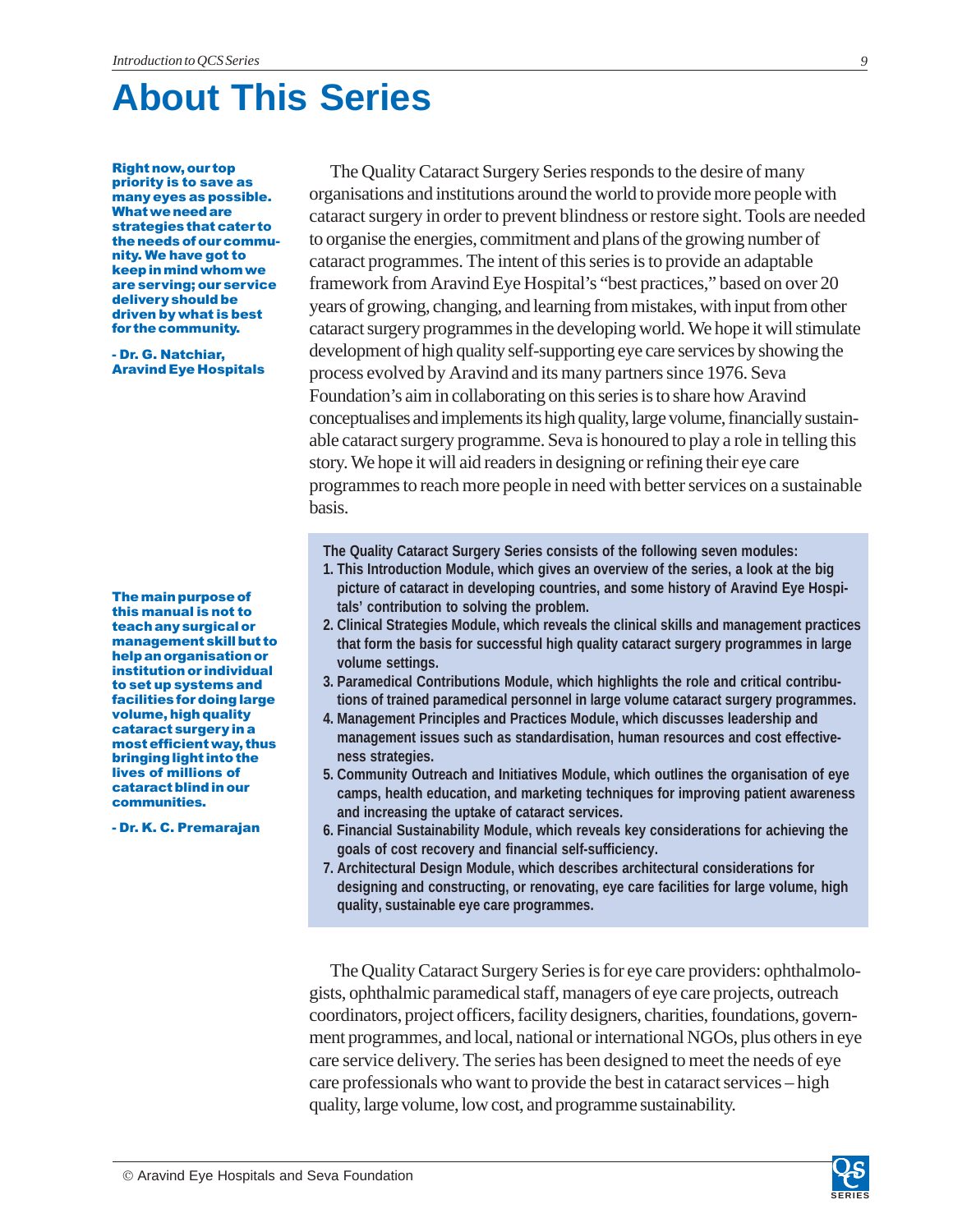# <span id="page-10-0"></span>**About the Series Partners**

The Quality Cataract Surgery Series takes you step-by-step through the planning, organising and implementing of all aspects of a large volume cataract surgery programme. It

- presents a team approach to community-oriented cataract surgery service.
- encourages private practice ophthalmologists, eye clinics and hospitals of all sizes to increase the volume of their cataract surgery.
- works like a franchise handbook, suggesting ways to standardise care and procedures, cost and quality.
- serves as a guide to options and alternatives for those who are looking for ways to enhance quality, increase volume and implement cost recovery in their eye care programmes.
- Aravind Eye Hospitals, South India started in 1976 as an eleven-bed hospital in Madurai, Tamil Nadu. Today, Aravind is a network of four hospitals in South India with a combined bed strength of over 2,000. It is the most productive eye care system in the world in terms of volume of surgery, turnover of patients, and community orientation. Over the years, the Aravind team has evolved a system of procedures making sight-restoring cataract surgery affordable for many more people, especially the poor.
- Lions Aravind Institute of Community Ophthalmology (LAICO), Madurai, India, was established in 1992 to train health-related and managerial personnel in community ophthalmology and health care management. LAICO contributes to the development of large volume eye care services in many countries.
- Seva Foundation, USA, was established in 1978, and works to stimulate and support development programmes in domestic and international communities. Seva's principal activities abroad centre on blindness prevention and sight restoration activities in India, Nepal, Tibet, Malawi and Cambodia. Seva's sight programmes are a joint effort with Seva Service Society, Canada. The Sanskrit word "seva" meaning "service" reflects Seva Foundation's shared commitment to work towards alleviating suffering.

**The QCS Series was developed and authored by Aravind Eye Hospital staff and Seva Foundation colleagues (ophthalmologists, ophthalmic assistants, managers, cost recovery experts, outreach personnel, and architects) with expertise and experience in large volume cataract services.**

**Aravind is unique** because of the spiritual leadership of Dr. V and his family. Aravind has an absolute dedication to bringing eye health care to the poor, and the efficiency with which they do that is truly impressive.

- Larry Schwab, MD

**LAICO** is known for teaching eye care personnel basic principles of efficient public health management grounded in a value system of compassion, integrity, and perseverance.

- Sue Newlin

For more than 20 years, **Aravind and Seva have** developed ways of working that blend technical excellence with a spirit of service. We hope this series will catalyse efforts to reach more of the cataract blind people around the world who need surgery.

- Dr. Suzanne Gilbert, **Director, Seva Sight Programmes** 

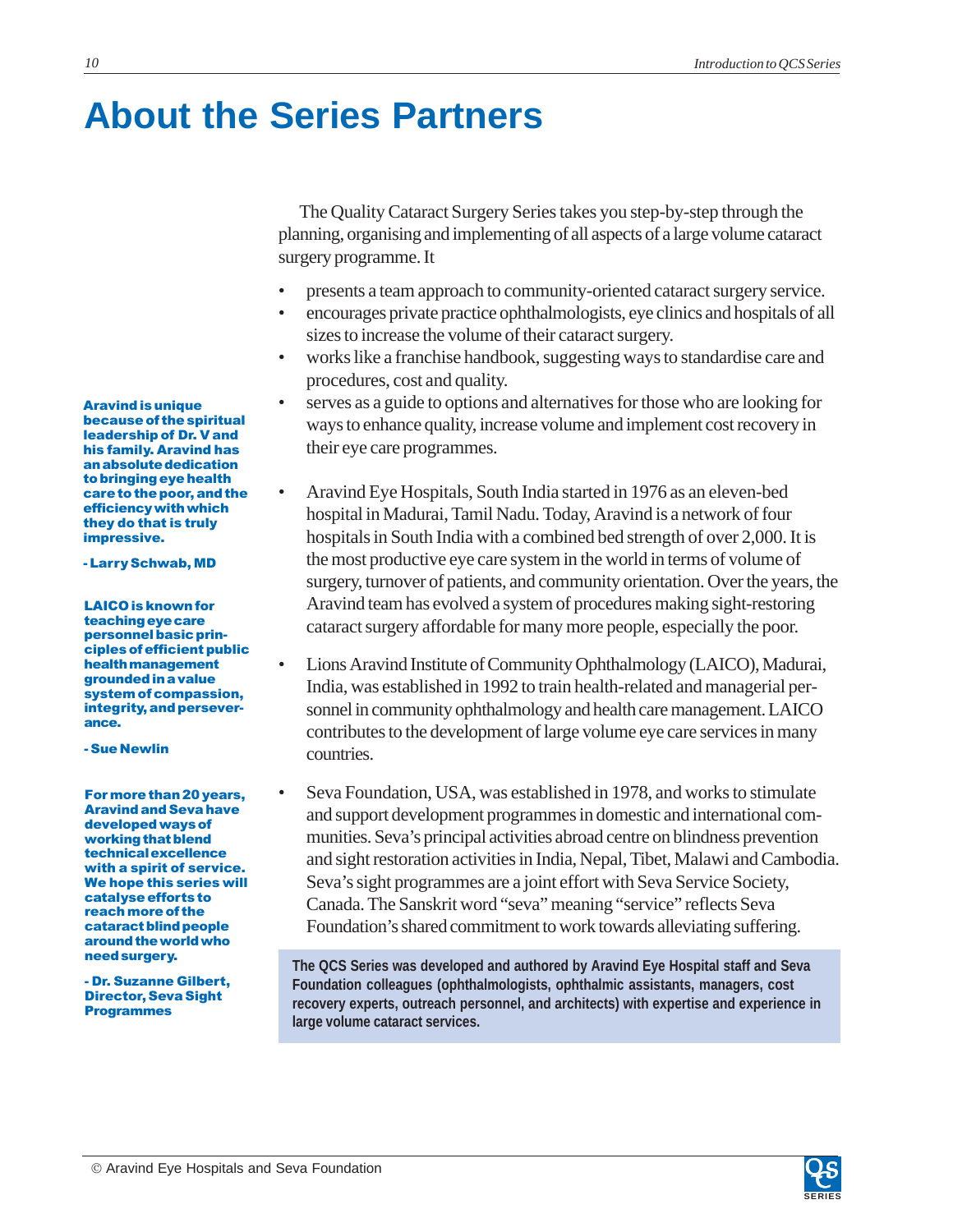# <span id="page-11-0"></span>**The Aravind Eye Hospital Model**

**Many aspects of our Aravind model for health** care are innovative and have stood the test of time. We believe that community involvement, proper social marketing, and the appropriate utilisation of human and other resources are probably the cornerstones of any health care organisation. Some specific aspects of this model could be duplicated in other developing areas.

- Dr. G. Natchiar

**By operating as a** dynamic business, **Aravind and hospitals** like it show that good social development can also be good business.

- Alexander Nicoll

We need to apply factory-like principles, by bringing assembly line efficiency and quality to eye surgery, if we are going to overcome this problem. If fast food chains can market mass-produced hamburgers, why can't we replicate the system in eye care? We should be able to provide cheap but standardised high quality eye care for the masses.

- Dr. G. Venkataswamy Aravind Eye Hospitals

Dr. G. Venkataswamy, a true visionary and leader, established Aravind Eye Hospital in 1976 as a non-profit organisation. In a span of two decades, Aravind grew from a rented house with 11 beds to a network of four eye hospitals spread across the southern districts in the state of Tamil Nadu, India. With its 2000-bed facility, it is now one of the largest providers of eye care in the world. In 2000, the hospital handled more than 1.3 million outpatient visits and performed over 190,000 surgeries. Part of this work is carried out through outreach diagnostic services organised as screening eye camps, and 1,548 camps were held in 2000. While these numbers by themselves are impressive, what has attracted the world's attention to Aravind is the manner in which these numbers are achieved.

**Over two-thirds of the patients receive free eye care, and the financial resources for this and for all capital investments come through one third of the patients, who pay the market rates for eye care.**

The hospital offers a full range of opthalmic services, from preventive care to subspecialties such as retinal surgery. It has become one of the most soughtafter centres for basic training in ophthalmology and fellow training in advanced disciplines. Ophthalmology residents from Asia, Africa, Europe and USA train at Aravind.

The hallmarks of "the Aravind model" are quality care and productivity at prices that everyone can afford. A core principle of Aravind is that the hospital must be financially self-supporting, and this is achievable through high quality and large volume. Aravind's mission is to eradicate needless blindness by providing appropriate, compassionate and highquality eye care to all people, rich or poor.

### **\* High quality through a base hospital approach**

With the establishment of more eye care infrastructure with operation theatre facilities in government, NGO and private sectors, there is a shift to the base hospital approach wherein patients are brought from screening eye camps to the base hospital and operated on in a permanent facility. This has been found not only to improve productivity and cost effectiveness but also to facilitate an aseptic environment so that surgeons can do higher quality cataract surgery.

### **\* Large volume due to teamwork and high paramedical to ophthalmologist ratio**

According to Dr. Venkataswamy, the key to Aravind's success is keeping its relatively high-priced ophthalmologists working in the operating theatre. In 1999, Aravind's eye doctors performed an average of over 1800 cataract

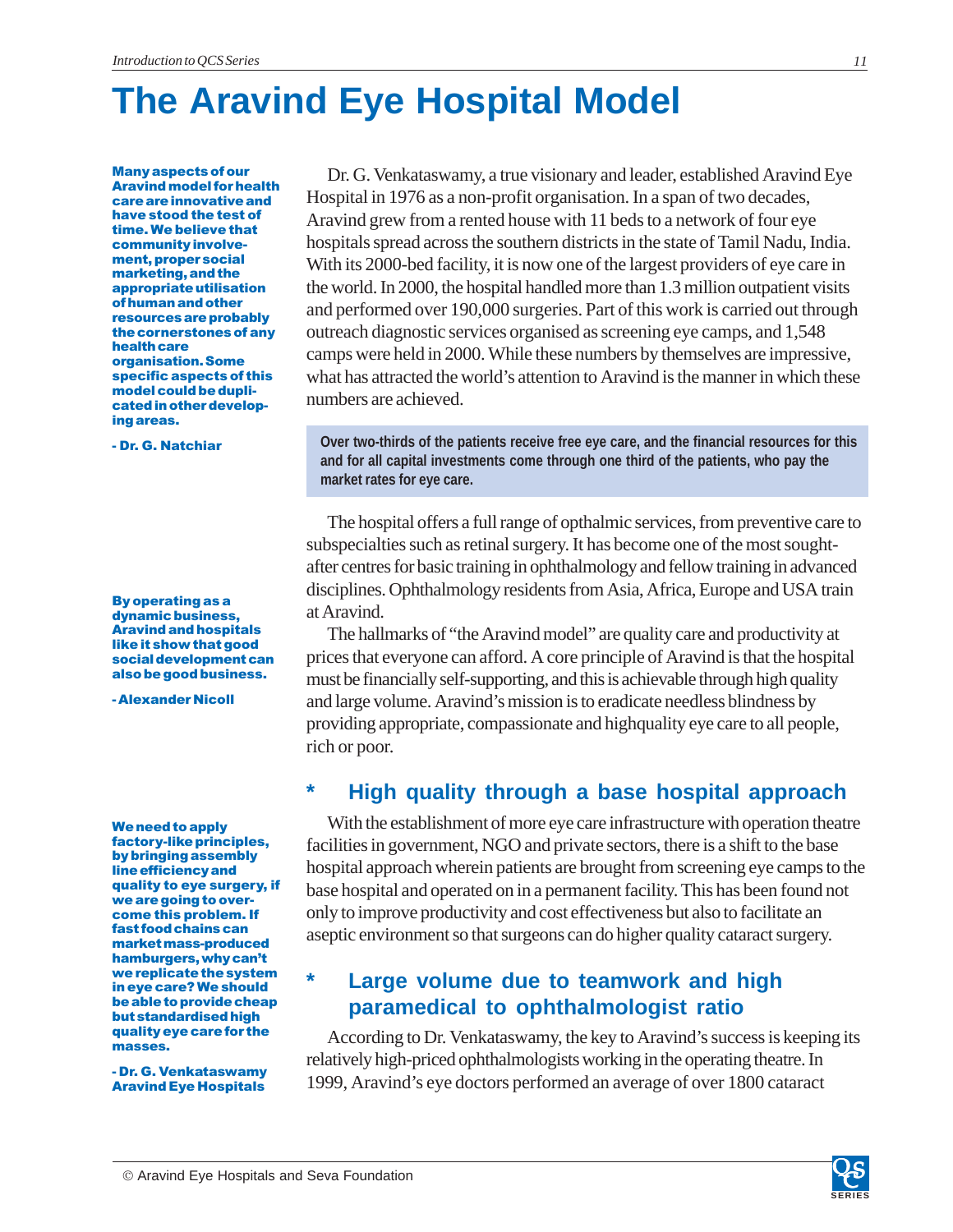**At Aravind it has** always been a process of following the heart...Our capacity to follow our hearts and instincts has more often than not helped us to do the "right thing"...A lot has to do with being alert, being in touch with the outside, sorting through opportunities, and acting on those that hold the most promise...most of the juice comes from the creativity and responsiveness of committed people.

- R. D. Thulasiraj,

Aravind Eye Hospitals

surgeries each, next to the national Indian average of approximately 250 per year. According to the World Bank, India's 8000 ophthalmologists and 45,000 beds set aside for eye-care services run at 50 per cent of capacity or less. Furthermore, in government hospitals, eye doctors are frequently saddled with paramedical chores while poorly managed schedules leave wards empty on some days and overcrowded on others. Aravind's model proves the effectiveness of employing a high ratio of paramedical staff to ophthalmologists and training them to do specific tests and procedures, which allows the doctors to concentrate on diagnosis and treatment.

## **\* Self-support through efficiency and cost recovery**

Wise purchasing, economies of scale and maximisation of staff resources help to contain the costs of cataract surgery. Pricing scaled to the patients' ability to pay helps to recover costs of cataract surgery.

By producing quality consumables at a fraction of the cost of imported IOLs and sutures, Aravind's Aurolab has made sight-restoring cataract surgery affordable to many more people, especially the poor. This creates the possibility for building sustainable eye care programmes.

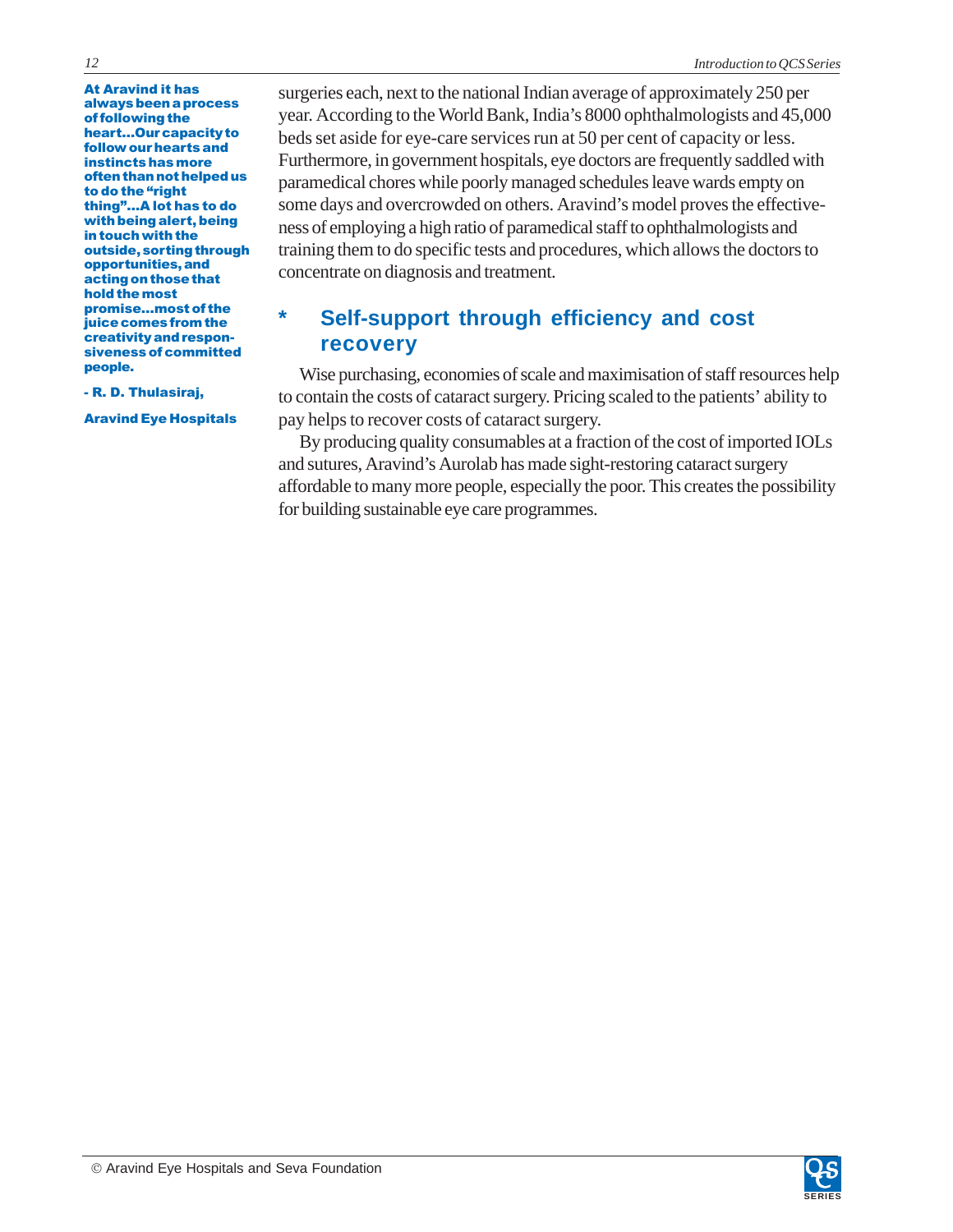# <span id="page-13-0"></span>**What's in a Name?**

The only way to solve the increasing backlog of cataract blindness is to do significantly larger volumes of cataract surgeries. **With proper** organisation and the right attitude, it is not only possible to achieve large volume and high quality, but it is something that has to be done immediately in the face of the rising backlog of cataract blindness.

- R. D. Thulasiraj

### **Why Quality?**

Without the promise of their vision truly restored, the cataract blind will surely not trust their eyes to us in sufficient numbers to bring the cost of surgery down. Quality must be our first priority. We define quality in terms of the structure, process, and outcome of the cataract surgery process. Quality means using available resources to best advantage, within a programme that provides compassionate and skillful services to the broader community, and producing the best possible visual results.

### **Why Cataract?**

Cataract, a condition that strikes people at every socioeconomic level, is occurring at an increasing rate. The total estimated direct cost of blindness, globally, is US \$25 billion every year. This figure may double or triple if indirect costs are also considered. This series centres on the development of quality cataract surgery programmes because cataract is responsible for 50% to 80% of the world's blindness.

### **Why Surgery?**

Millions of people in the developing countries are blind needlessly. Cataract blindness can be cured with a quick and simple surgical procedure costing less than US \$15 per person in some settings. Now that several highly effective, low cost procedures have been developed to remove cataract and replace it with an intraocular lens, the challenge becomes how to organise for the provision of surgery on a greater scale.

### **Why a Series?**

The overwhelming significance of cataract in world blindness makes it the natural focus for this first Quality series. But cataract surgery is just one part of a total eye care programme. The authors also note the importance of other leading causes of blindness around the world: trachoma, onchocerciasis (river blindness), trauma, vitamin A deficiency and, increasingly, glaucoma and diabetic retinopathy, among others. Future modules in the series are planned, in order to present effective and compassionate ways to deal with these problems.

### **Note about Sustainability**

Sustainable development has been defined as development that equitably meets the needs of present and future generations. In eye care in developing countries, sustainability means using available human and material resources in the most judicious and cost effective ways possible, in order to serve the highest possible number of patients over time.

**Community is the** secret ingredient in sustainability.

- Jim Leach

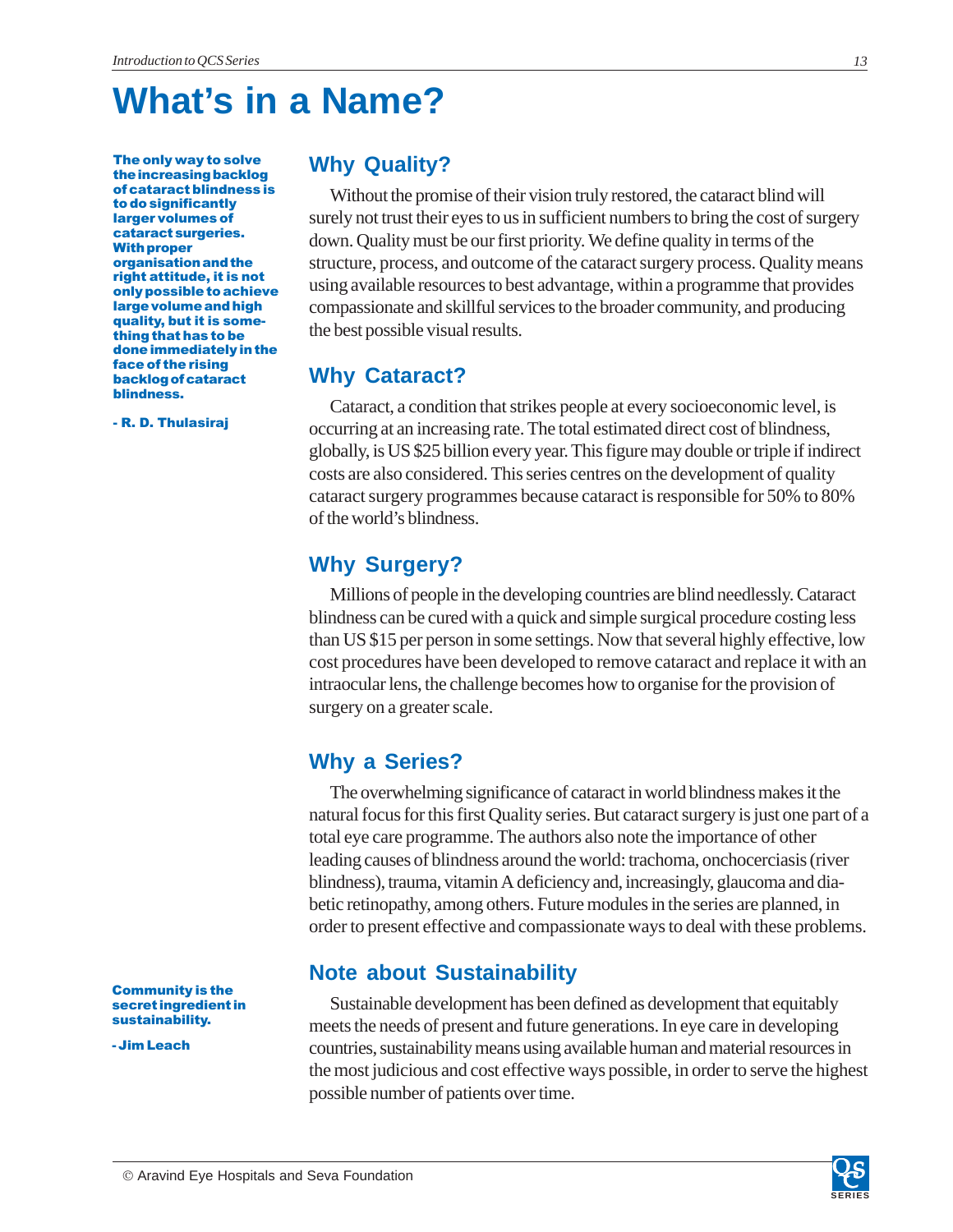# **Note about the Editors**

**I slept and dreamt that** life was joy, I awoke and saw that life was service, I acted and behold, service was joy.

- Rabindranath Tagore

Whatever you can do or dream you can, begin it. Boldness has genius, magic and power in it.

- Goethe

To make a great dream come true, the first requirement is a great capacity to dream; the second is persistencea faith in the dream.

- Hans Selye, MD

Julie Johnston is a teacher, trainer, curriculum developer and writer from British Columbia, Canada, and a Seva Service Society board member. Through Seva, she has visited Aravind Eye Hospital five times since 1994, always impressed with the sheer magnitude of Aravind's contribution to the elimination of needless blindness. She is happy to have worked with such dedicated colleagues to spread the message about high quality, large volume, sustainable cataract surgery programmes. Aravind is truly compassion in action.

Nandini Murali is a Madurai-based freelance writer and editor. Her areas of interest include education, health, women's issues, and developmental communication. Since 1998, she has been associated with various publications brought out by Aravind Eye Hospitals. She has found working at Aravind to be a truly enriching experience.

Chitra Thulasiraj has been heading the Publications Division of Aravind Eye Hospital since 1984. Over the years she has acquired skills in editing, design, layout and managing the actual production of all Aravind publications. Several ophthalmic textbooks, manuals, health education materials, annual reports and newsletters have been produced under her direction.

<span id="page-14-0"></span>